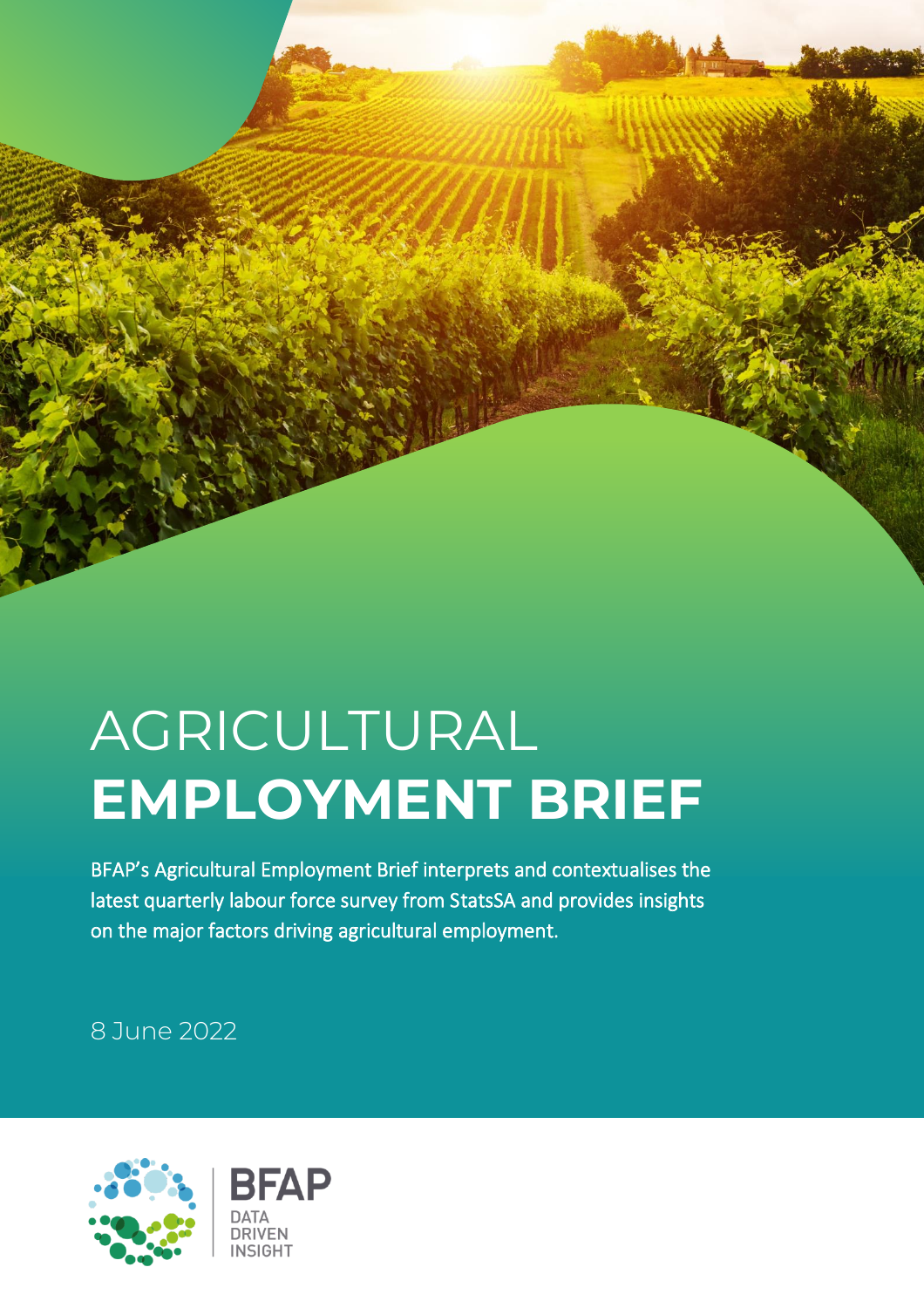THE LATEST EMPLOYMENT STATISTICS ARE SURPRISINGLY POSITIVE BUT SHOULD BE INTERPRETED WITH CARE. STATSSA HAS MOVED BACK TO IN-PERSON SURVEYING, BUT STILL LAMENTS WEAK RESPONSE RATES. AGRICULTURAL JOB TRENDS NEED TO BE REBASED TO MAKE USEFUL INFERENCES ON FARM EMPLOYMENT, WHILST FARMING MARGINS WILL COME UNDER PRESSURE IN 2022.

This quarterly brief contextualises Statistics South Africa's (StatsSA) Quarterly Labour Force Survey results with specific emphasis on the agricultural sector. The latest iteration by StatsSA was published on the  $31<sup>st</sup>$  of May 2022, detailing job numbers for the first quarter of the year.

South Africans might be encouraged that the unemployment rate improved somewhat in the first quarter of 2022, declining from 35.3% in the previous quarter to 34.5%. However, such a change seems unrealistic given the sluggish pace of the economy and some careful digging into the nuances of the data. BFAP has in recent months cautioned against some of the labour market trends for agriculture due to changing survey instruments used by StatsSA since Covid-19. Figure 1 shows the quarterly broad and narrow unemployment trends since 2008.



Figure 1: South African unemployment

The first question that comes to mind when trying to interpret the sudden, and against the trend, change in unemployment is which industry managed to create significantly more jobs? According to the data, in the past quarter community and social services jobs increased by 281 000, followed by the manufacturing sector's 263 000 jobs. Furthermore, there seems to be a significant decline in employment by private households (mainly domestic workers) in the past quarter with around 186 000 jobs being shed.

The same applies to the agricultural sector. Figure 2 provides an update on the reported employment trends for both the wider agriculture, forestry and fisheries sector in general and farm workers in particular. Since agricultural jobs are highly seasonal, we assess the quarter-on-quarter changes from the previous year.



Figure 2: Employed in Agriculture

The 844 000 jobs in the sector in the first quarter of 2022 was 6.5% higher than in 2021, but slightly lower for number of farm workers at -1.8%. The fact that these two trends are not moving in the same direction is a cause of concern from a data quality perspective. StatsSA acknowledged that reverting back to in-person enumeration and lower response rates (than in the period before Covid-19) make drawing useful inferences from the data collected for the first quarter of 2022 problematic.

We've noted the QLFS data challenges in previous briefs and recommend that StatsSA should rebase or recalculate sectoral employment numbers since the onset of Covid-19, assisted by other employment publications that are now becoming available.